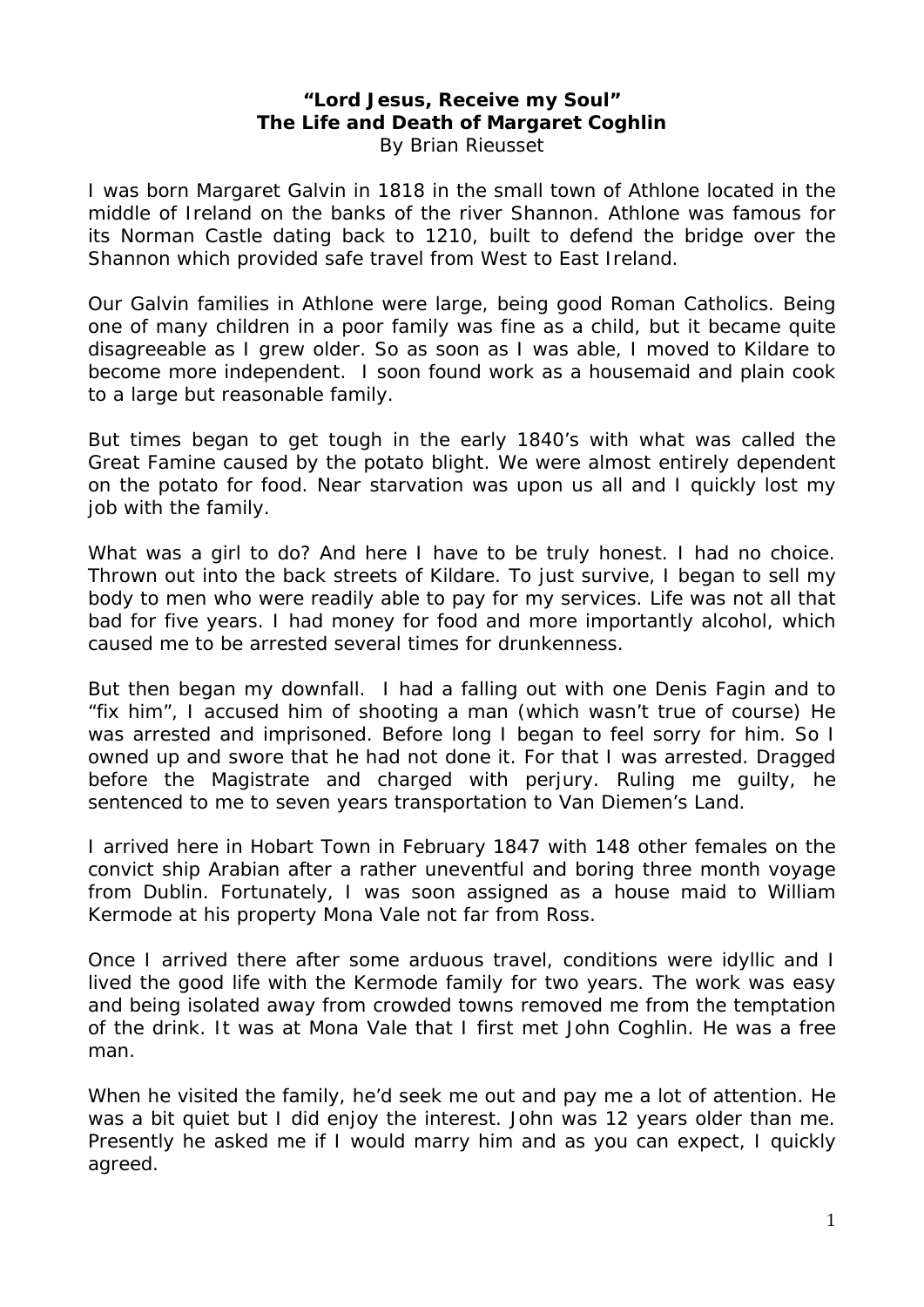Upon hearing that our application to marry had been approved we naturally celebrated, whereupon I slipped away to spend some private time with John in Ross and of course we over-indulged in the demon drink. John later dropped me back at Mona Vale, where Mr. Kermode carted me back to Ross to appear before Mr. Willmot, the Magistrate.

I was charged with being absent without leave, as well as being drunk. I received one month hard labour for my crime, with half of it to be spent in separate apartments. For that I was sent back to the Factory at South Hobart, which for me turned out to be quite convenient, as John lived in Hobart Town.

We were married in St Joseph's Church by Vicar General Father William Hall in August 1849.

John ran a dairy on the corner of Goulbourn and Harrington Streets. The hours were long and hard, but we got on well together, as we both like to kick back and enjoy a good drinking session after the day's work was done. Early mornings, late evenings. Milking, cleaning, dealing with all sorts of customers. I did enjoy a good strong drink to settle down at night.

I tried hard to be a happy, sober and affectionate wife. We had no children. Though we did have a young girl, Isabella living with us for several years. But John's behaviour began to change. As the years went on he became mean and cranky and started knocking me about, especially when he had too much to drink, which was becoming more and more regular.

We'd been married about five years. Living with a drunkard who regularly beat me became more and more than I could bear. Late one Sunday morning, I could stand it no further. It had to end. I hurried down to the new wharf and in a fit of frenzy, without even stopping to think, I threw myself off the wharf into the murky waters below.

I tried not to struggle, but heard a splash as a man jumped in from a nearby barge. He grabbed my hair, so then I did struggle and we both started to sink. Then another man grabbed me and dragged me onto a boat. I can't remember much more, except that later doctor McCarthy was in the Police Office bending over me. I felt very ill. Then - I was charged with attempting to make away with myself. "Suicide by drowning". They said.

I could not deny it, but pleaded that it was all bad-occasioned by my husband, John. The Magistrate bound me over to be of good behaviour for three months, I was fined £50 and another £50 in sureties.

Drink. The curse that has been on me, strong drink has caused all my misery. Everything has been sacrificed for strong drink.

Two years later John even took me to the Police Office and prayed that I be bound over to keep the peace. He stated that when I was drunk I was very violent. Me ! He said that I took up a piece of marble weighing about 5lbs, and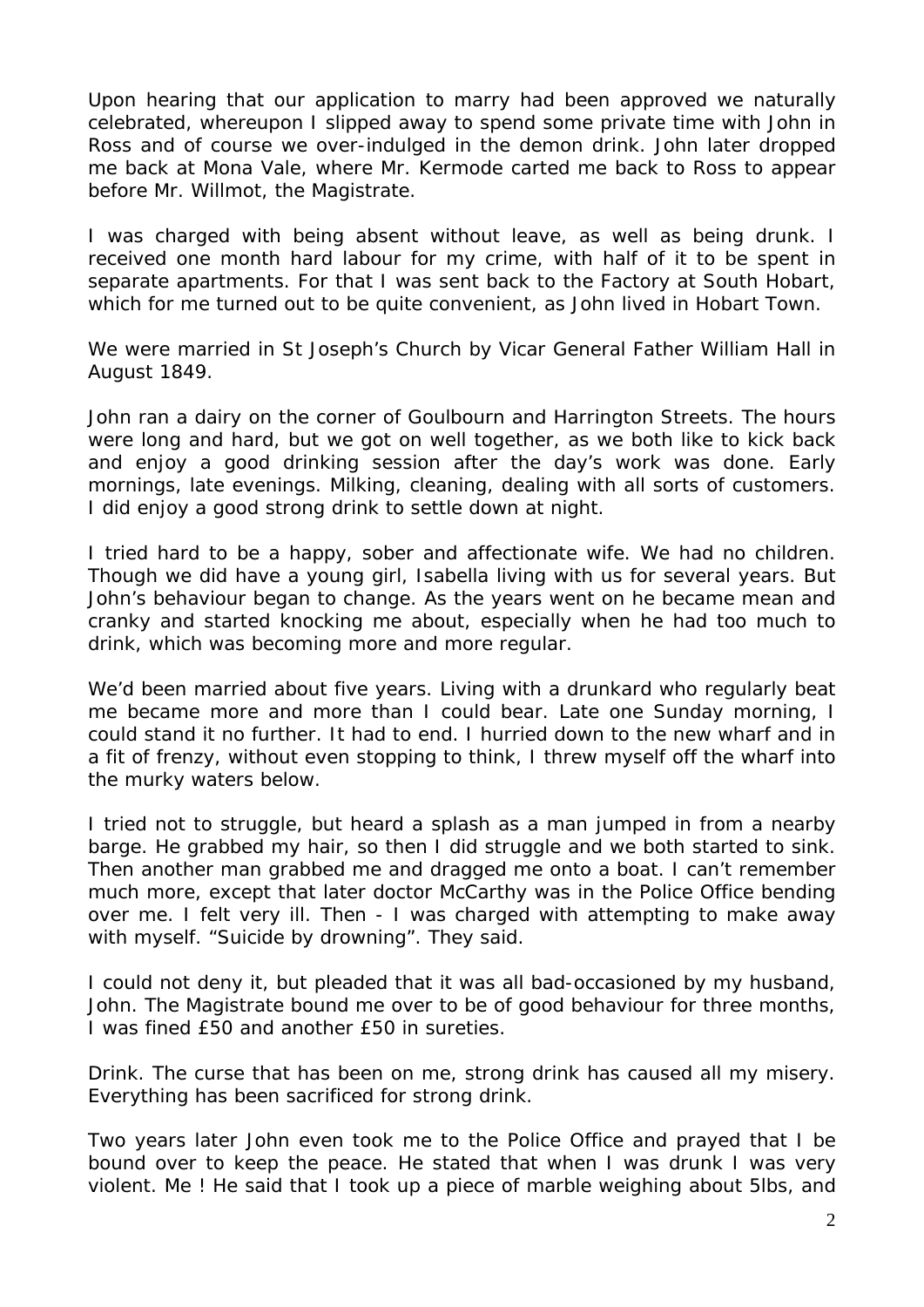threw it at his head, and I had threatened to cut his throat, "and my own". My only reply in defence was that, "I don't care about him." I was again bound over to keep the peace for six months in two sureties of £20 each.

Come Christmas Day, I was once more bound over from celebrating too much. The Police ordered me to keep the peace for 12 months on being a common brawler. Later I was again fined £1 as a peace disturber. Yes, I did create a row with those high and mighty Protestants from the congregation who were leaving Chalmers Church up on our next corner after the morning service. Me a good Catholic girl – drunk again.

Finally, late one night in January 1862, it all came unstuck.

Before breakfast on that fateful Sunday morning, John fetched home some rum and we had a glass a piece. When breakfast was over he brought in two pots of beer and between dinner getting ready, he went out twice and brought in a black bottle, with rum. I can't remember how much was in it, but I had a glass out of each bottle.

John had a pot of beer with his dinner. We ate by ourselves, but then a woman named Hall came in with her husband. They tossed for half a pint of rum and John won it. Mrs. Hall gave him a shilling and he went and got the rum which we all drank.

When Mrs. Hall went away she slipped a shilling into my hand which I showed John. He asked for it and because I would not give it to him, he rushed me out into the yard and struck me several times and knocked my head against the fence, cutting my eye. I gave him the shilling and he fetched another half pint of rum which we both drank.

After eight, John quarrelled with me again. He pushed me out of the gate and locked it. But before he pushed me out he struck me on the elbow with a piece of wood. Then he struck me left and right across the thighs and knees with the same piece of wood.

A constable out in the street, eventually got John to let me back in the gate and I went to bed. John must have gone out, as I woke up to find him in the kitchen, staggering and making motions with his hands. He had a little black bottle with him, from which he poured some liquor into a teacup and drank it.

I coaxed him into bed and went to bed myself. I was not long in bed before he dragged me out by the hair of my head. He got into bed again and I was looking for some matches when he called me a "bloody whore" and said:- "What brings you here again, making a noise?" I said that I was "making no noise".

But he took up an iron bar and he threw it at me. It didn't strike me - but struck against the door. I was the worse for drink. I turned back in passion. I took up the bar and struck him with it. I destroyed him. I struck him on the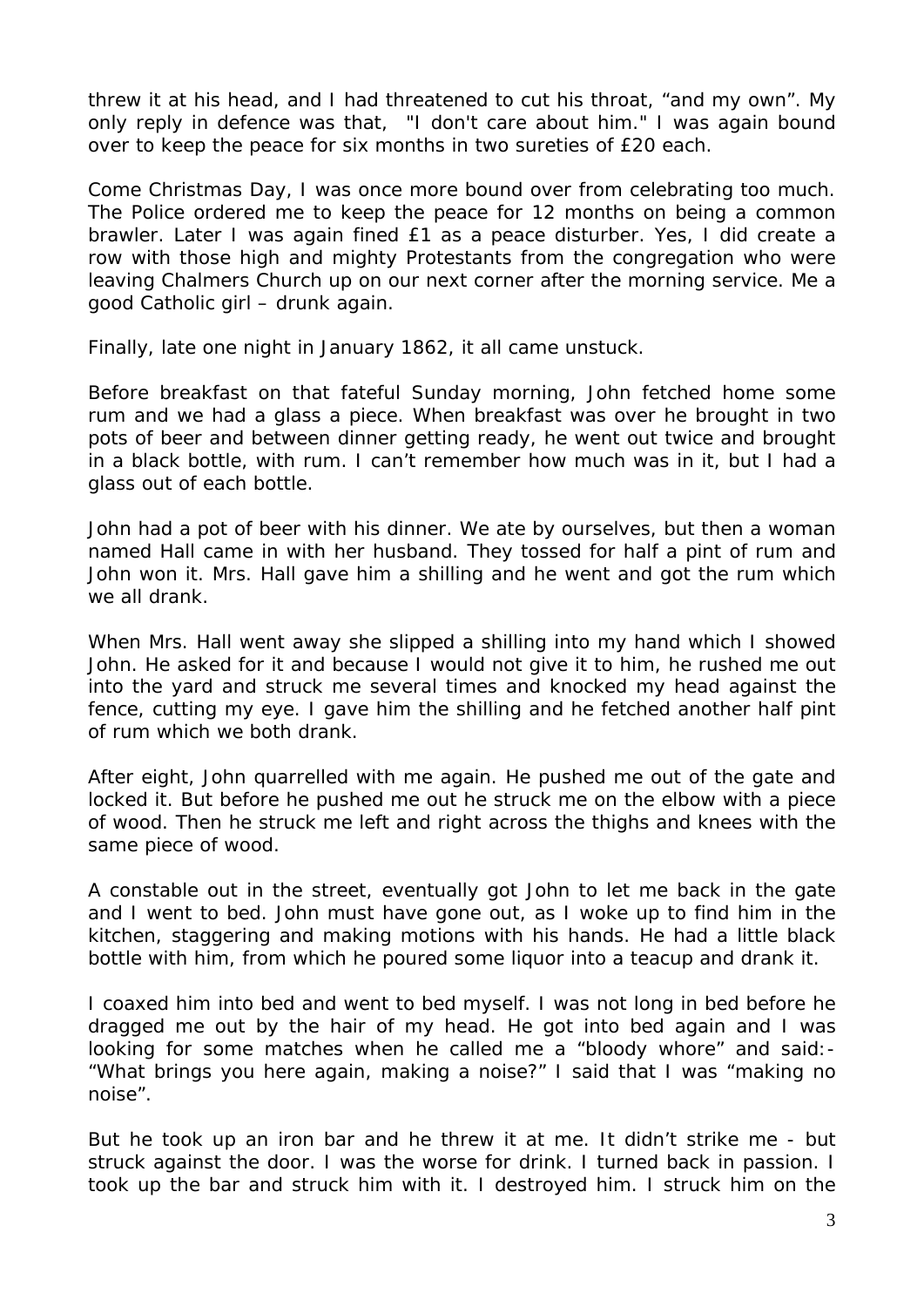head. I could see - he was dying so hard, and I felt so sorry, that I got his razor and I cut his throat!

After a while I went back outside and called to the Constable who was still patrolling our street. I said "Oh, Constable, my husband John has just come home and cut his throat." He didn't believe me - because of the battered state of John's face and head.

I was arrested and after being charged by the Police in the Mayor's Court I was taken and locked away back at Cascades for three weeks. The prison van then brought me to the big Court in Campbell Street. Standing there in the dock I was overcome with fear. I shook and trembled so much that Mr. Fleming, the Judge, allowed me to sit down.

During my trial, lots of evidence was brought forward about John and the way he treated me. Friends and neighbours told of John's drinking, his violent temper. They heard the blows - Him belting me and me crying "Don't strike me John". But old blind Tom from across the road told the court that he frequently heard me say "That I would murder him - John my husband."

My lawyer was no help. He told the court - that I was - an habitual drunkard. He said "Indeed it could be proved that the novelty was to see me sober, not to see me drunk. And thus any charge against me should be one of manslaughter, not that of murder."

Finally I could not bear listening to any more details. So I stood and confessed to what I had done, blaming the demon drink. The Judge told the jury - that from my confession there could be no doubt that the deceased, John, had died by the hands of me, his wife. A barbaric, evil act attributed to the curse of all curses, drink.

The jury found me guilty of wilful murder. The Judge then ordered that I be hanged by the neck until I was dead. And that my body, when dead, be given over to the Surgeons for dissection. They took me back to Cascades to anticipate my future.

A week later, just after finishing my midday meal I was taken to Mr Adkins office, where the Mr. Crouch, the Under-Sheriff read to me from a long page, a warrant, written by the Judge. It said that the sentence of death be accordingly made and done upon me on the  $18<sup>th</sup>$  and my body be given to Doctor Turney at the Hospital.

Two more long weeks I awaited my destiny. The prison van came late on the Monday and brought me to the gaol in Campbell Street where Father Hunter, the Catholic priest, led me down a long passageway to that bleak cold condemned cell.